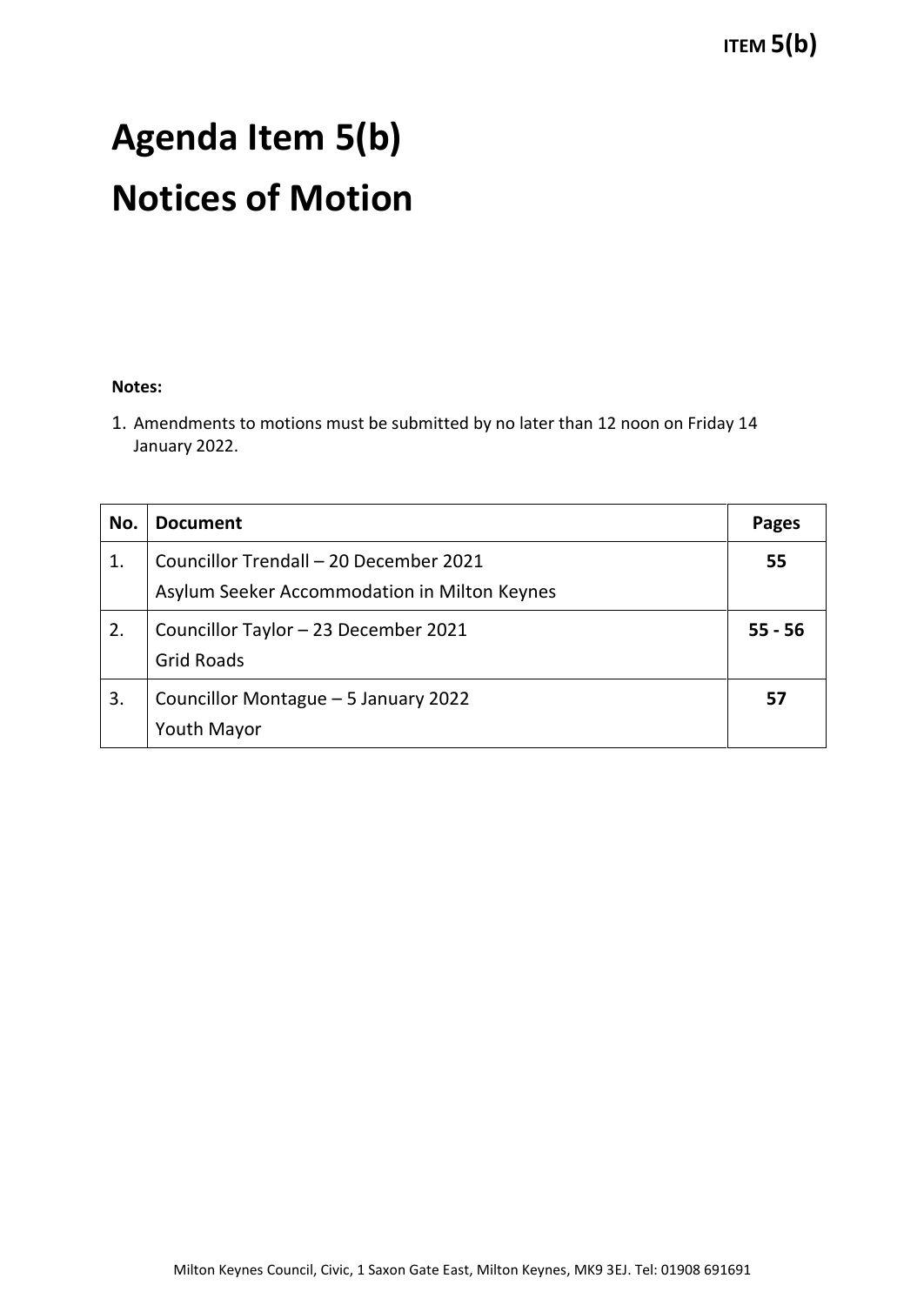### **1. Asylum Seeker Accommodation in Milton Keynes**

Councillor Trendall (20 December 2021)

- "1. That this council notes:
	- a) The United Kingdom has a responsibility to house those seeking asylum in the UK in accommodation, which is safe, and where those so housed are accorded dignity whilst a decision on their status is made.
	- b) That the Home Office has decided without consultation with the council or the local people, to place asylum seekers in accommodation in the former Woughton House Hotel, Woughton-on-the-Green, in Campbell Park & Old Woughton Ward.
	- 2. That this council resolves that the Leader of the Council and Chief Executive, write to the Home Secretary and ask that they:
		- a) explain why this location (Woughton House Hotel), further from the coast than almost anywhere else in the UK, was selected;
		- b) explain why the Home Office contractor, Clearsprings, is asking for community volunteers to help with local transport when their director was paid £3.6m last year, and additionally shared in a £1.4m dividend bonus;
		- c) explain why Milton Keynes residents who wish to volunteer are being asked by Clearsprings to sign Non-Disclosure Agreements, and are being told it is a requirement of the Official Secrets Act;
		- d) explain why it is the residents of Milton Keynes who are coming forward with clothing for the asylum seekers, and not the Home Offices' contractor, who is paid out of public funds;
		- e) explain the Covid-19 vaccination status of the individuals, especially so as they will be allowed to 'come and go';
		- f) engage with local faith group leaders to ensure that the asylum seekers are able to properly take part in their religious observances; and
		- g) agree to allow unannounced visits by the three ward councillors and council officers, including but not limited to those working in Public Health, Environmental Health and Adult Social Care."

# **2. Grid Roads**

Councillor Taylor – 23 December 2021

# "1. That this Council notes that:

- a) Milton Keynes' road system is unique in the United Kingdom for its innovative use of the grid road system;
- b) the grid road system, together with the redway network and underpasses, were a central part of the original new town plan;
- c) the grid road system is a network of national speed limit, fully landscaped routes that form the top layer of the street hierarchy for both private and public transport in Milton Keynes;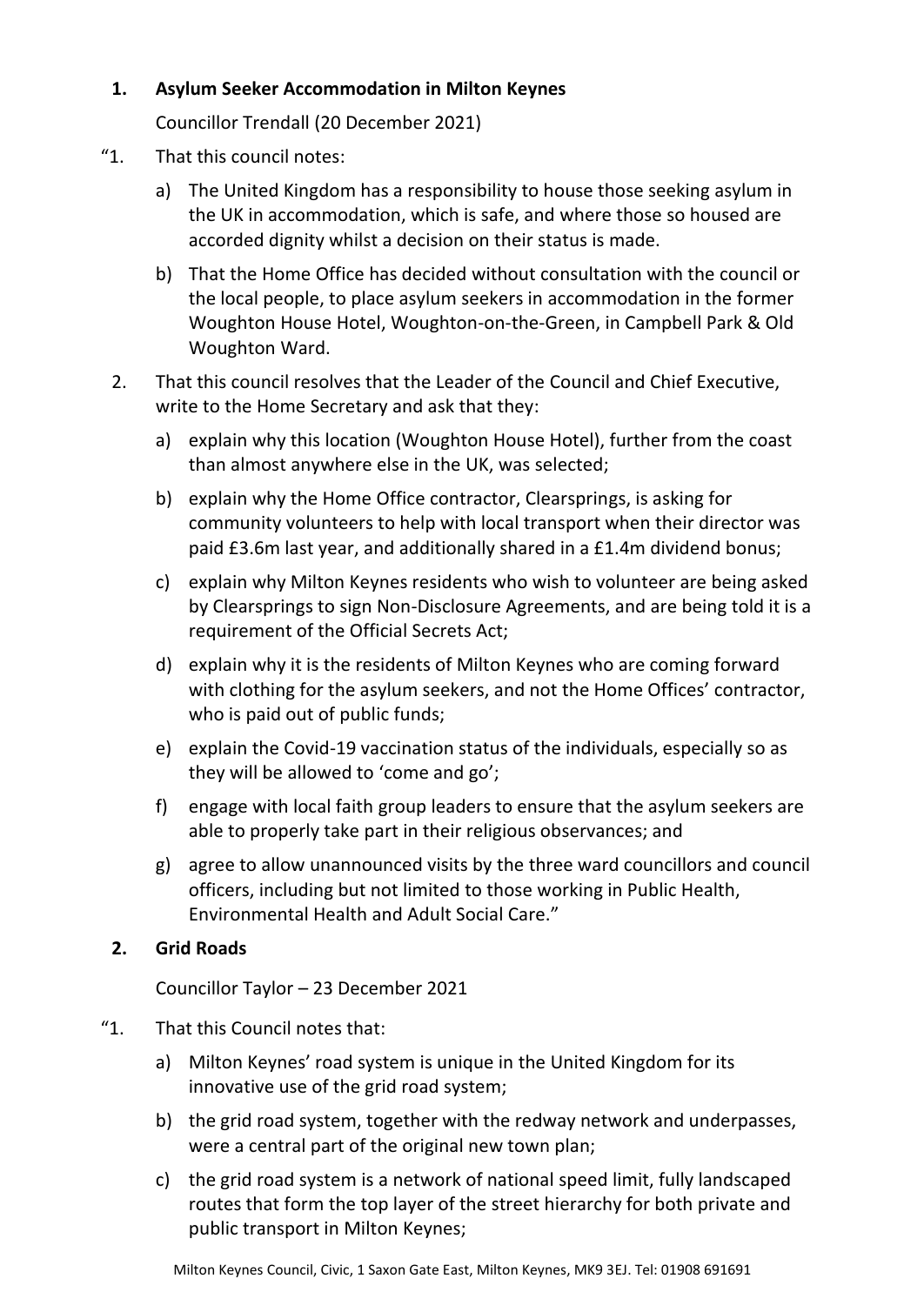- d) the system is unique because the grid roads run in between districts, rather than through them, allowing the facilitation of higher speed limits due to the absence of persons and buildings close to roads;
- e) a key principle of the grid road system includes grid junctions being linked by Milton Keynes' famous roundabouts, with over 130 in the borough;
- f) grid roads discourage traffic from travelling through housing areas, thereby reducing noise and other pollution in pedestrian zones;
- g) the success of the grid roads system has led to improved air quality as outlined in a 2019 report by researchers at the Birmingham Institute for Forest Research and Lancaster University's Environment Centre; and
- h) grid roads were designed to be and have become one of the unique selling points of Milton Keynes and continue to be the city areas greatest assets in allowing relatively free flowing traffic.
- 2. That this Council recognises that:
	- a) The grid road system and the original design principles of Milton Keynes are being eroded through developments such as:
		- i) Whitehouse
		- ii) V2 Extension Grange Farm
		- iii) SE MK
		- iv) MK:E
		- v) The city streets in Broughton & Brooklands
	- b) The future development of MK as documented in both Plan:MK and the MK 2050 plan are not fully considering the continuity of the grid road system, the redway network nor underpasses.
	- c) Due to the current development practises, we are at risk of losing the unique identity of MK and a design feature that is an asset to our economy and local way of life.
	- d) Infrastructure before expansion is a key principle in the growth and development of MK and grid roads play a crucial role in this.
- 3. That this Council resolves to:
	- a) Reaffirm its commitment to the original design principles of Milton Keynes, in so far as to the importance of the grid road system as a means of transport and fast inter connections across our city.
	- b) Request the Cabinet to initiate the creation of a specific Planning Grid Roads SPD. The SPD will provide advice to developers on how to incorporate grid roads into their designs and applications in order to ensure the safety of the residents of Milton Keynes by providing appropriate bridges or underpasses, instead of road level pedestrian crossings; and to support our environmental ambitions by requiring that all grid roads should remain isolated from the housing areas."